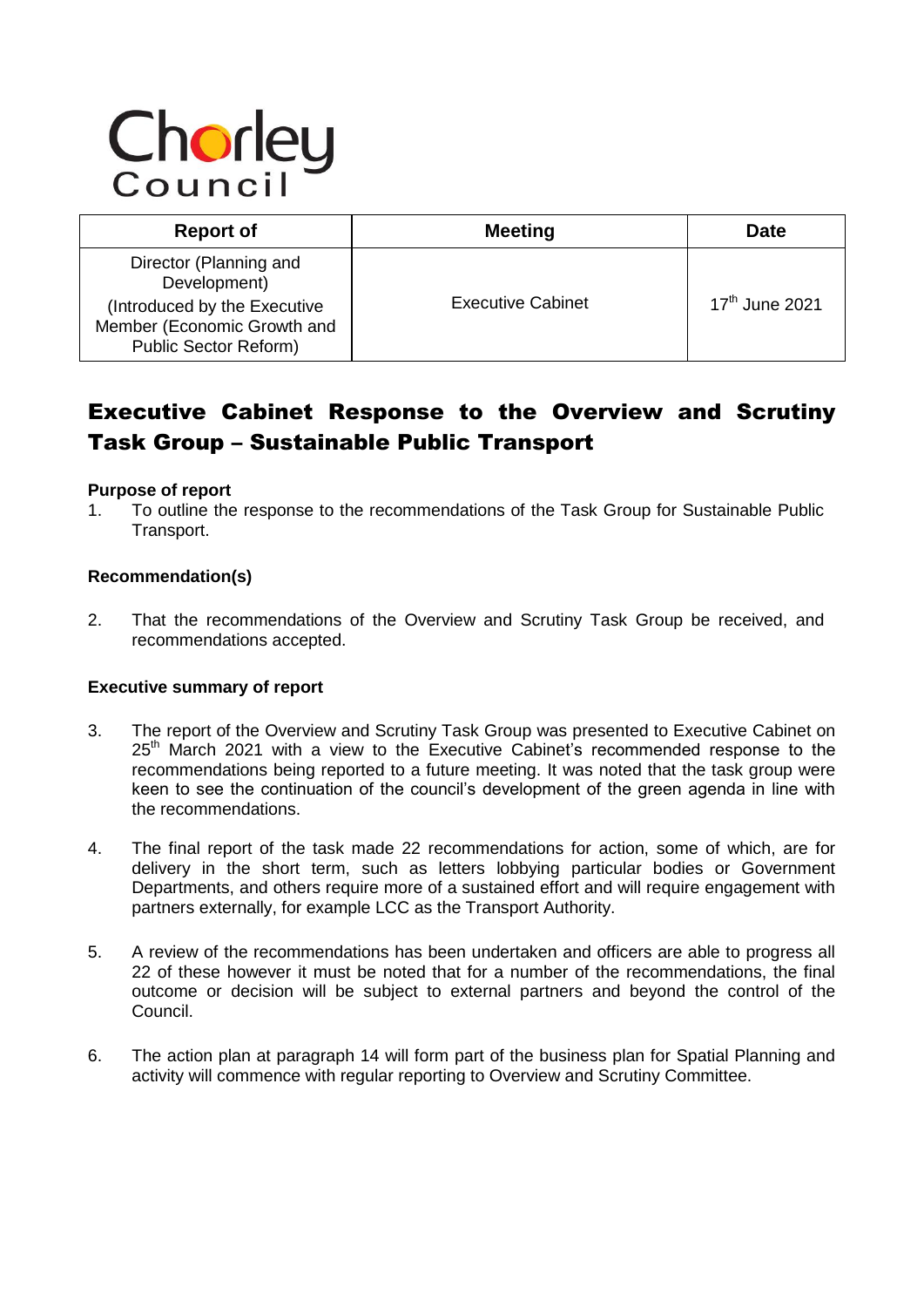| <b>Confidential report</b> | Yes | No |
|----------------------------|-----|----|
| Please bold as appropriate |     |    |

| <b>Key Decision?</b>       | Yes | No |
|----------------------------|-----|----|
| Please bold as appropriate |     |    |

| Reason                     |                                                   | change in service $\vert$ 2, a contract worth £100,000 |
|----------------------------|---------------------------------------------------|--------------------------------------------------------|
|                            | а                                                 |                                                        |
| Please bold as appropriate | provision that impacts upon                       | or more                                                |
|                            | the service revenue budget by<br>£100,000 or more |                                                        |
|                            | 3, a new or unprogrammed                          | in<br>Significant<br>4.<br>impact                      |
|                            | capital scheme of £100,000 or                     | environmental,<br>social.<br>.or                       |
|                            | more                                              | physical terms in two or more                          |
|                            |                                                   | wards                                                  |

#### **Reasons for recommendation(s)**

7. Sustainable public transport is an important element of a comprehensive approach to tackling climate change and the emergency the earth faces with regards carbon emissions, loss of nature and biodiversity and the obesity crisis. Delivery will contribute to achieving net zero carbon emissions.

#### **Alternative options considered and rejected**

8. None.

#### **Corporate priorities**

9. This report relates to the following Strategic Objectives:

| Involving residents in improving their local   X<br>area and equality of access for all | A strong local economy                                                                      |  |
|-----------------------------------------------------------------------------------------|---------------------------------------------------------------------------------------------|--|
| homes and $X$<br>Clean, safe, and healthy<br>communities                                | An ambitious council that does more<br>to meet the needs of residents and<br>the local area |  |

#### **Background**

- 10. Sustainable public transport, including buses, trains, and taxis, can relieve traffic congestion and reduce air pollution from road transport. Sustainable public transport achieves better integration of the economy while respecting the environment, improving health, urban-rural linkages and reducing loneliness and social isolation in the community. Public transport should form part of a wider integrated sustainable transport strategy. However, the cost and convenience of use of public transport needs to be lowered to encourage people to use this as an alternative to personal vehicles.
- 11. The recommendations made by the task group were informed by the views and ideas of the diverse groups of stakeholders engaged through the inquiry. The recommendations seek to drive forward the councils' local commitment to improve sustainable public transport in the borough whilst identifying what the council can influence and understand the resources that will be needed to address this.

#### **Recommendations and Action Plan**

12. There were 22 recommendations made by the task group with the main cost associated with delivery these being officer time.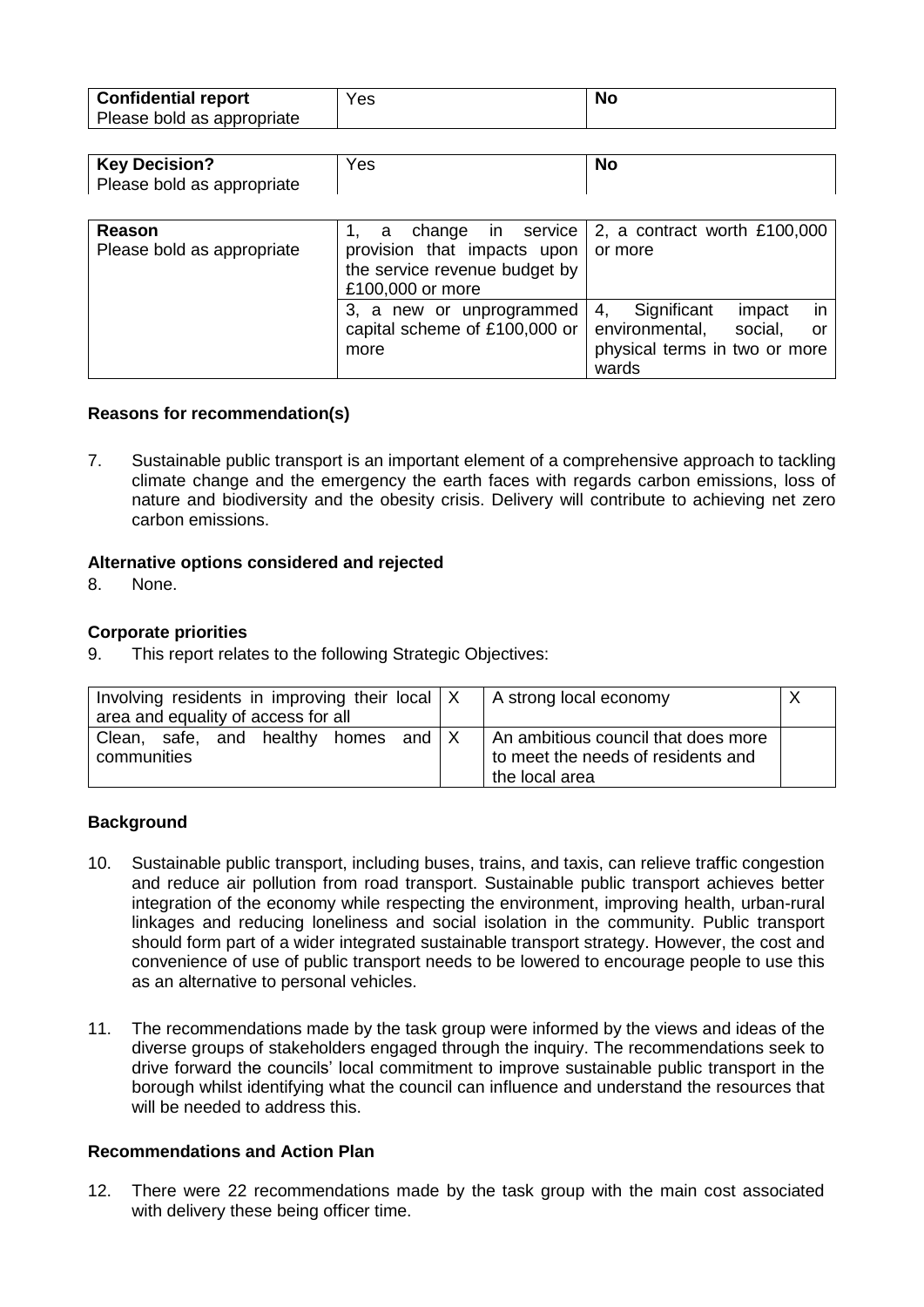- 13. The recommendations have been considered and are included below as part of a programme for Sustainable Public Transport. The action plan lists all 22 recommendations, what the activity will mainly comprise of and identifies lead officer from within the Council for each.
- 14. This programme illustrates the deliverability of the Councils' role in the recommendations, however, it must be noted that many are dependent on positive engagement and cooperation from our partners and stakeholders, with actions 8, 9, 10, 11,15 and 18 heavily reliant on factors beyond the direct control of the Council, including commercially driven decisions and the financial implications of some decisions and, decisions of a Planning Inspector where it relates to the new Local Plan.

# **Table of Recommendations and Actions**

| <b>No</b>      | <b>Recommendation</b>                                                                                                                                                                                                     | <b>Action</b>                                                                                                                                                                                                                                                                                                                                      | Lead                                                                                                           |
|----------------|---------------------------------------------------------------------------------------------------------------------------------------------------------------------------------------------------------------------------|----------------------------------------------------------------------------------------------------------------------------------------------------------------------------------------------------------------------------------------------------------------------------------------------------------------------------------------------------|----------------------------------------------------------------------------------------------------------------|
| $\mathbf{1}$   | Chorley Council to proactively<br>lobby and engage with Lancashire<br>County Council to encourage a<br>greater role on bus route tendering,<br>service enhancement and<br>communication between all parties.              | Letter to be sent to LCC<br>on behalf of the Chair<br>requesting engagement                                                                                                                                                                                                                                                                        | Service Lead<br><b>Spatial Planning</b>                                                                        |
| $\overline{2}$ | <b>Chorley Council to lobby Ministers</b><br>and the government in cooperation<br>with our Member of Parliament to<br>raise regulation of the buses to<br>obtain local delegated powers.                                  | Letter to be sent to Rt<br>Hon Grant Shapps MP<br>Secretary of State for<br>Transport on behalf of<br>the Chair cooperation<br>with RT Hon Sir Lindsay<br>Hoyle MP Speaker of<br>the House of Commons                                                                                                                                              | Service Lead<br><b>Spatial Planning</b>                                                                        |
| 3              | Spatial Planning to invite<br>Lancashire County Council to<br>participate in a Member Learning<br>session on the Central Lancashire<br><b>Highways and Transport</b><br>Masterplan draft proposals.                       | Email to LCC transport<br>planning team inviting<br>participation in a<br><b>Member Learning</b><br>Session                                                                                                                                                                                                                                        | Service Lead<br><b>Spatial Planning</b>                                                                        |
| 4              | Routine consultation with Northern Email to be sent to<br>Rail<br>and<br>Lancashire<br>Council be requested with Chorley Regional Stakeholder<br>Council over changes or reductions Manager, Northern<br>in rail service. | County   Owain Roberts,<br>Trains requesting<br>engagement with<br>Chorley Council (i.e.<br>districts) and not just<br>upper tier in<br>consultations regarding<br>train service changes.<br>Comms to publicise<br>consultations and<br>changes on social<br>media to encourage<br>public engagement and<br>ensure local users<br>aware of changes | Service Lead<br><b>Spatial Planning</b><br><b>Shared Service Lead</b><br>Communications and<br>Visitor Economy |
| 5              | To publicise all the railway stations<br>through communications including<br>"Check out Chorley" and its                                                                                                                  | Use of social media and<br>other channels to<br>promote rail use.                                                                                                                                                                                                                                                                                  | <b>Shared Service Lead</b><br><b>Communications and Visitor</b><br>Economy                                     |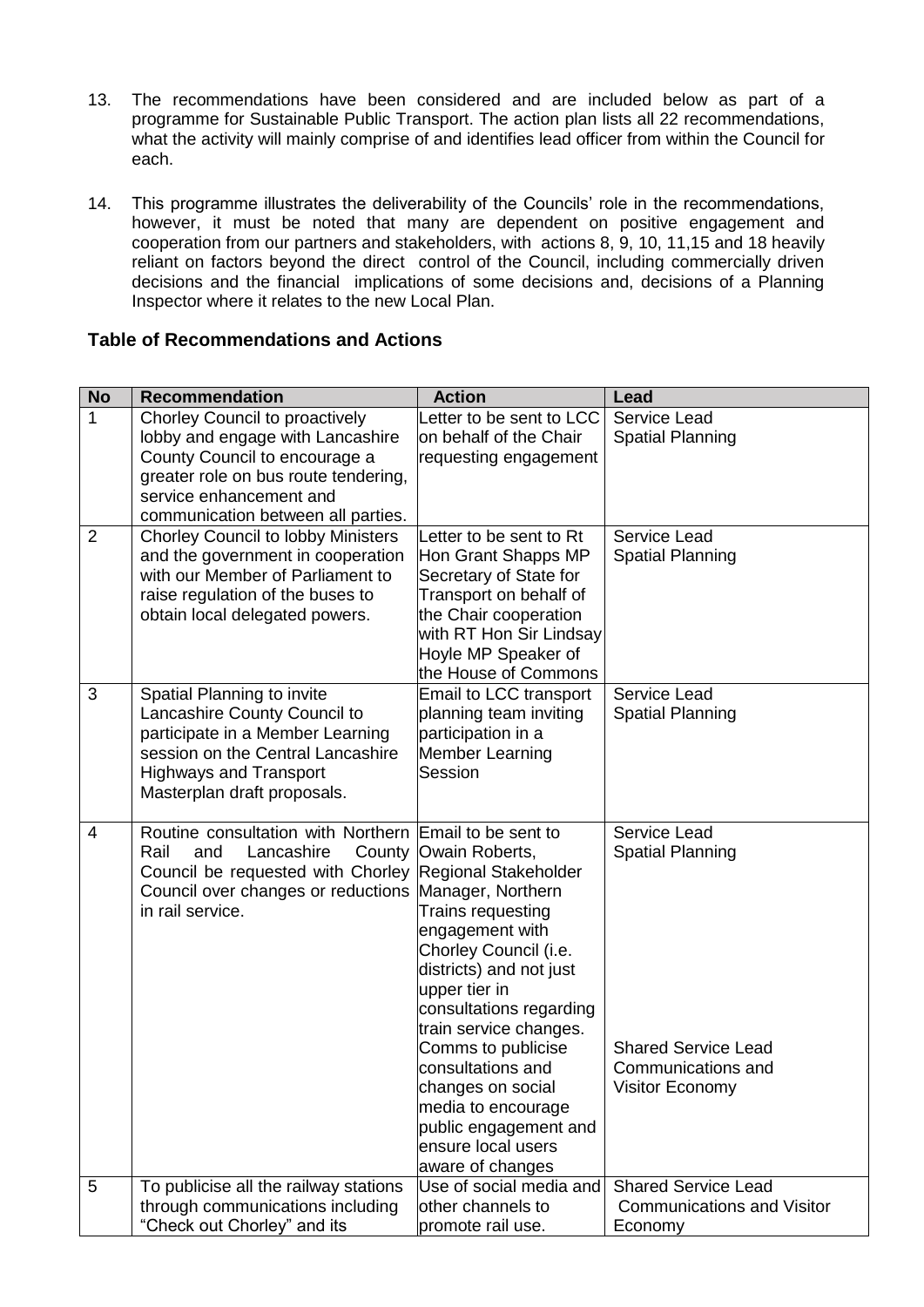|                | immediate area to get more people<br>into the borough for social and<br>economic activities and to use the<br>train service                                                                                                                                                                                                                                                                                                        |                                                                                                                                               |                                                                                                                                                                                                                    |
|----------------|------------------------------------------------------------------------------------------------------------------------------------------------------------------------------------------------------------------------------------------------------------------------------------------------------------------------------------------------------------------------------------------------------------------------------------|-----------------------------------------------------------------------------------------------------------------------------------------------|--------------------------------------------------------------------------------------------------------------------------------------------------------------------------------------------------------------------|
| 6              | Undertake regular communications<br>activity to educate residents about<br>the bus services, bus routes and<br>ticketing options in the borough to<br>encourage increased bus usage<br>when it is safe to do so. The<br>Council undertakes a borough wide<br>public transport survey using social<br>media & other technology to<br>engage with residents, businesses<br>and employers about bus services<br>and public transport. | Use of communications<br>channels to promote<br>bus use<br>Incorporate into next<br><b>Resident Survey</b>                                    | <b>Shared Service Lead</b><br>Communications and<br><b>Visitor Economy</b><br><b>Shared Service Lead Policy</b><br>and Transformation                                                                              |
| $\overline{7}$ | The Council engage with Greater<br><b>Manchester Combined Authority</b><br>/Lancashire County Council on<br>cross boundary routes should the<br><b>Greater Manchester Combined</b><br>Authorities instigate franchising<br>and request to be consulted on<br>how bus services are run across<br>cross boundary routes and be<br>included in their integrated ticketing<br>scheme.                                                  | Letter to be sent to<br>addressed both Public<br><b>Transport Manager at</b><br>LCC and TFGM<br>requesting engagement                         | Service Lead<br><b>Spatial Planning</b>                                                                                                                                                                            |
| 8              | Chorley Council will engage with all<br>bus operators to determine and<br>recommend which bus routes are<br>viably operable.                                                                                                                                                                                                                                                                                                       | Workshop to be<br>arranged as part of<br>emerging Local plan<br>and transport<br>infrastructure planning                                      | Service Lead<br><b>Spatial Planning</b>                                                                                                                                                                            |
|                |                                                                                                                                                                                                                                                                                                                                                                                                                                    |                                                                                                                                               |                                                                                                                                                                                                                    |
| 9              | The Council continues to progress<br>discussions with Lancashire<br>County Council to take over the<br>Chorley Interchange.                                                                                                                                                                                                                                                                                                        | <b>Progress Commercial</b><br>negotiations                                                                                                    | Service Lead<br><b>Commercial and Assets</b>                                                                                                                                                                       |
| 10             | The Climate Change Working<br>Group to further investigate bus<br>routes for new developments in<br>conjunction with the preparation of<br>the Central Lancashire Local Plan.                                                                                                                                                                                                                                                      | Workshop to be<br>arranged as part of<br>emerging Local plan<br>and transport<br>infrastructure planning<br>and reported back to the<br>CCWG. | Service Lead - Spatial<br>Planning/Climate Change<br><b>Officer/Central Lancashire</b><br>Local Plan Co-Ordinator                                                                                                  |
| 11<br>12       | The Council (Spatial planning) will<br>use reasonable endeavours to<br>safeguard a site for the reopening<br>of the Coppull rail station in the<br>Central Lancashire Local Plan,<br>include the project in the Central<br>Lancashire Highways and<br>Transport Masterplan and engage<br>with Lancashire County Council<br>and relevant partners to bring this<br>forward.<br>The Council to lobby for improved                    | Initial scoping meeting<br>to be arranged to<br>identify necessary<br>feasibility and business<br>case work required.<br>Email to be sent to  | Service Lead Spatial<br>Planning/Service Lead<br><b>Commercial and Assets/Director</b><br>Planning and<br>Development/Director<br><b>Commercial /Central Lancashire</b><br>Local Plan Co-Ordinator<br>Service Lead |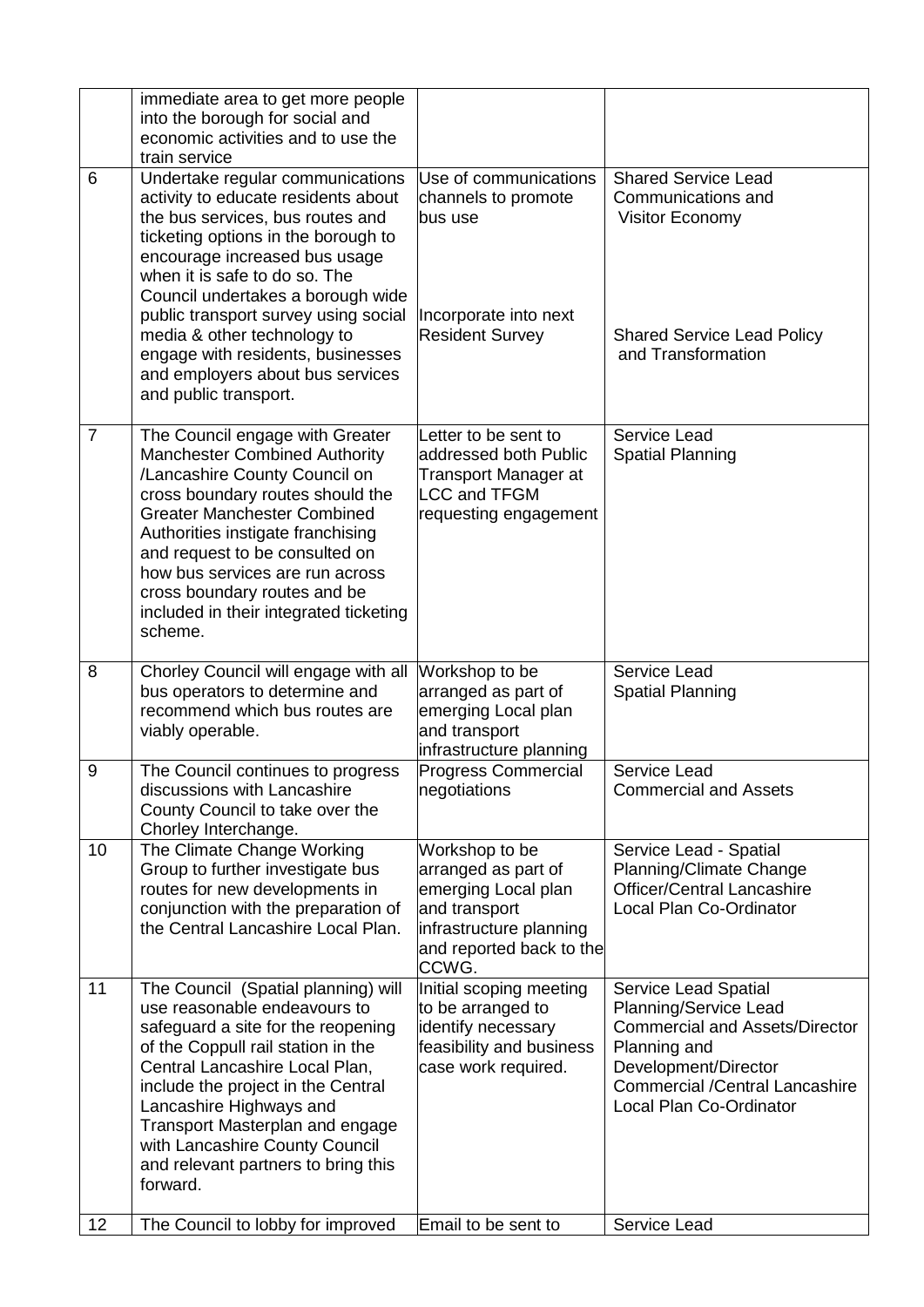|                 | railway services across the<br>borough at stations such as<br>Adlington.                                                                                                                                                                                                                    | Owain Roberts,<br><b>Regional Stakeholder</b><br>Manager, Northern<br>Trains requesting<br>engagement with<br>Chorley Council (i.e.<br>districts) and not just<br>upper tier in<br>consultations regarding<br>train service changes.                        | <b>Spatial Planning</b>                                                    |
|-----------------|---------------------------------------------------------------------------------------------------------------------------------------------------------------------------------------------------------------------------------------------------------------------------------------------|-------------------------------------------------------------------------------------------------------------------------------------------------------------------------------------------------------------------------------------------------------------|----------------------------------------------------------------------------|
| 13              | The Council to lobby to improve<br>our rail connections to the airport at<br>stations in addition to Chorley                                                                                                                                                                                | Email to be sent to<br>Owain Roberts,<br><b>Regional Stakeholder</b><br>Manager, Northern<br>Trains requesting<br>engagement with<br>Chorley Council (i.e.<br>districts) and not just<br>upper tier in<br>consultations regarding<br>train service changes. | Service Lead<br><b>Spatial Planning</b>                                    |
| 14a)            | Undertake communications activity<br>to highlight the work of Dial-a-Ride<br>including the community car<br>scheme, how it can assist the<br>community and dispel the myth the<br>service is just for the elderly and<br>publicise their need for volunteers.                               | Engage with Manager,<br>Central Lancs Dial-a-<br>Ride to develop<br>marketing strategy                                                                                                                                                                      | <b>Shared Service Lead</b><br><b>Communications and Visitor</b><br>Economy |
| 14 <sub>b</sub> | Dial-a-Ride be invited to attend a<br>Chorley Liaison meeting to raise<br>awareness of the service for both<br>users and volunteers.                                                                                                                                                        | DAR to attend future<br>Parish Liaison Meeting                                                                                                                                                                                                              | <b>Democratic Services Team</b><br>Leader                                  |
| 14c)            | Dial-a-Ride be invited to contact<br>the Parish Council clerks as there<br>was significant interest from<br>Members to have a Dial-a-Ride<br>service in their Wards and<br>Parishes. This should include<br>regular articles IntheBoro and<br>InTheKnow and notice board<br>communications. | DAR to attend future<br>Parish Liaison Meeting<br>Regular articles for<br>IntheBoro and<br>IntheKnow to<br><b>Democratic Services</b>                                                                                                                       | <b>Shared Service Lead</b><br><b>Communications and Visitor</b><br>Economy |
| 14d)            | In addition to funding, the Council<br>explores how it can work with Dial-<br>a- Ride to develop its offer to<br>residents by working with local<br>VCFS partners and the health<br>community e.g. hospital<br>appointments, vaccination<br>appointments etc.                               | Regular engagement to<br>take place with DAR<br>manager to identify<br>ways to increase<br>uptake.                                                                                                                                                          | Transformation & Change Team<br>Leader<br><b>Service Lead Communities</b>  |
| 15              | Chorley Council to lobby<br>Lancashire County Council to<br>create a Public Transport Task<br>Group to scrutinise transport routes<br>and opportunities across<br>Lancashire                                                                                                                | Letter to be sent on<br>behalf of the Chair to<br>Head of Planning at<br>LCC to request<br>establishment of a task<br>group.                                                                                                                                | Service Lead<br><b>Spatial Planning</b>                                    |
| 16              | The Council should explore the                                                                                                                                                                                                                                                              | Initial engagement to be   Shared Service Lead                                                                                                                                                                                                              |                                                                            |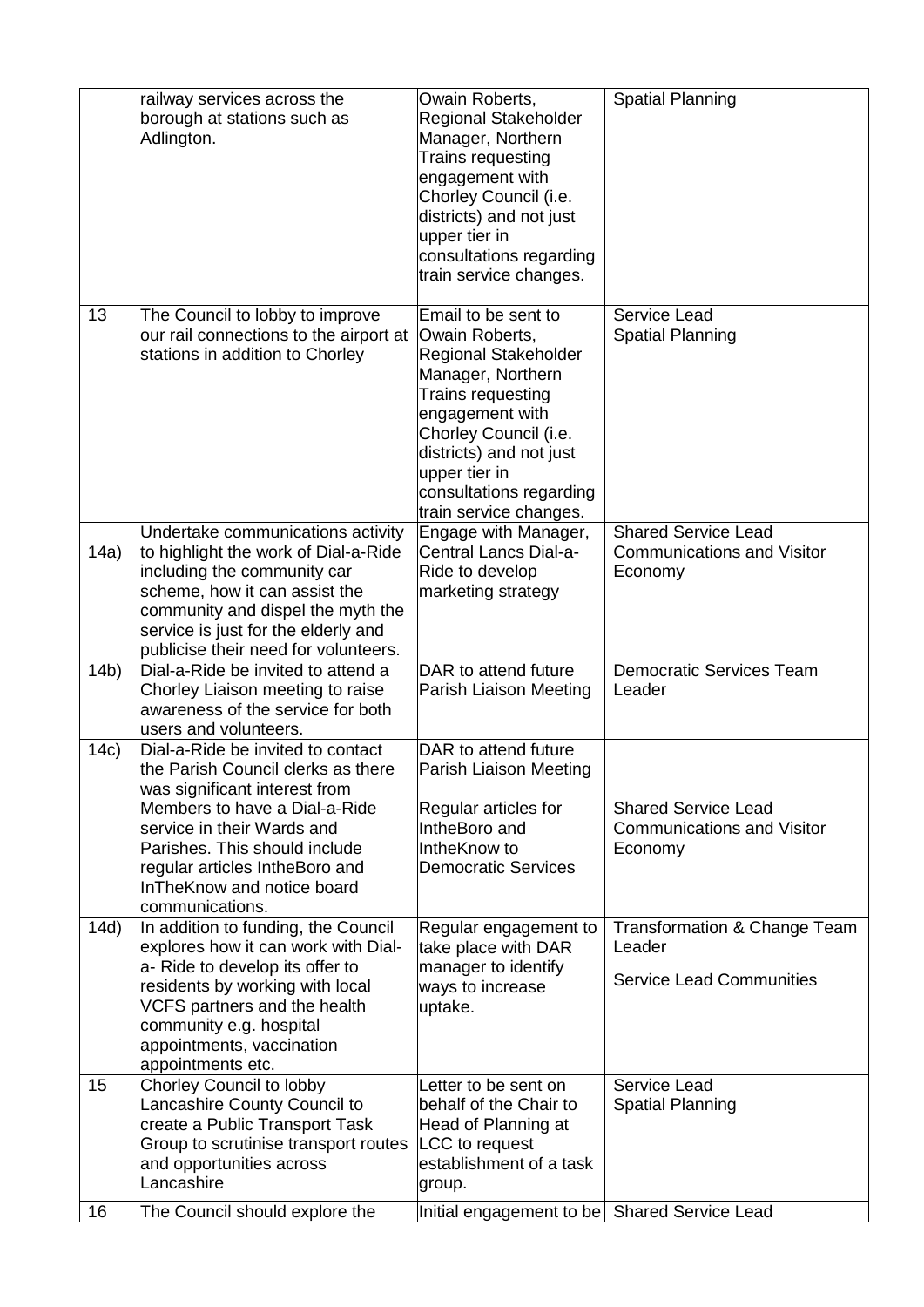|    | feasibility of attracting a community<br>car share club to the borough.                                                                                                                                                      | undertaken with<br>providers.                                                                            | <b>Transformation and Partnership</b>                                                 |
|----|------------------------------------------------------------------------------------------------------------------------------------------------------------------------------------------------------------------------------|----------------------------------------------------------------------------------------------------------|---------------------------------------------------------------------------------------|
| 17 | When appropriate, the Council to<br>actively promote car sharing for<br>staff at both Town Hall and Union<br>Street, using methods including but<br>not limited to IntheKnow,<br>IntheBoro, and Lancashire Shared<br>Wheels  | To be raised at Staff<br>Matters and the Loop to<br>explore appetite and<br>rolled out if feasible.      | <b>Shared Service Lead</b><br><b>Transformation and Partnership</b>                   |
| 18 | The Council will work with all<br>transport partners to improve<br>accessibility, timetable and facility<br>provision across the borough<br>including an Oyster card for all<br>journeys.                                    | Initial invitation for<br>expressions of interest<br>in developing a scheme,<br>in partnership with LCC. | Service Lead<br><b>Spatial Planning</b>                                               |
| 19 | Chorley Council to work with<br>Lancashire County Council, the<br>Canal and River Trust and other<br>organizations to identify cycle<br>opportunities, and plan for the<br>implementation of cycle routes and<br>cycle hubs. | Engagement to be<br>undertaken and<br>schemes and<br>opportunities to be<br>progressed                   | Service Lead<br><b>Spatial Planning</b>                                               |
| 20 | Establish a Cycle Task Group to<br>look at cycle opportunities, and<br>cycle routes in the borough                                                                                                                           | Request for a Scrutiny<br>Task Group.                                                                    | <b>Democratic Services Team</b><br>Leader to flag with Overview<br>and Scrutiny Chair |
| 21 | The Council should explore the<br>possibility of electric charging<br>points on council buildings to allow<br>people to charge their electric<br>bikes.                                                                      | Feasibility and demand<br>study to be undertaken                                                         | <b>Climate Change Officer/Asset</b><br>Manager (Property and<br>Facilities)           |

# **Implications of report**

#### **Risk**

- 15. There are no direct risks associated with the actions recommended within this report. An associated risk is that if no action is taken, the likelihood of achieving local and national targets regarding environmental sustainability will be negatively impacted.
- 16. This report has implications in the following areas and the relevant Directors' comments are included:

| Finance                                     |              | <b>Customer Services</b>                     |  |
|---------------------------------------------|--------------|----------------------------------------------|--|
| <b>Human Resources</b>                      |              | <b>Equality and Diversity</b>                |  |
| Legal                                       |              | Integrated<br>Impact Assessment<br>required? |  |
| No significant implications in this<br>area | $\mathsf{X}$ | <b>Policy and Communications</b>             |  |

## **Comments of the Statutory Finance Officer**

17. There are no direct financial implications as a result of this report. All actions identified are to be delivered within existing staff resources however if budget is required this will be reported where necessary to members.